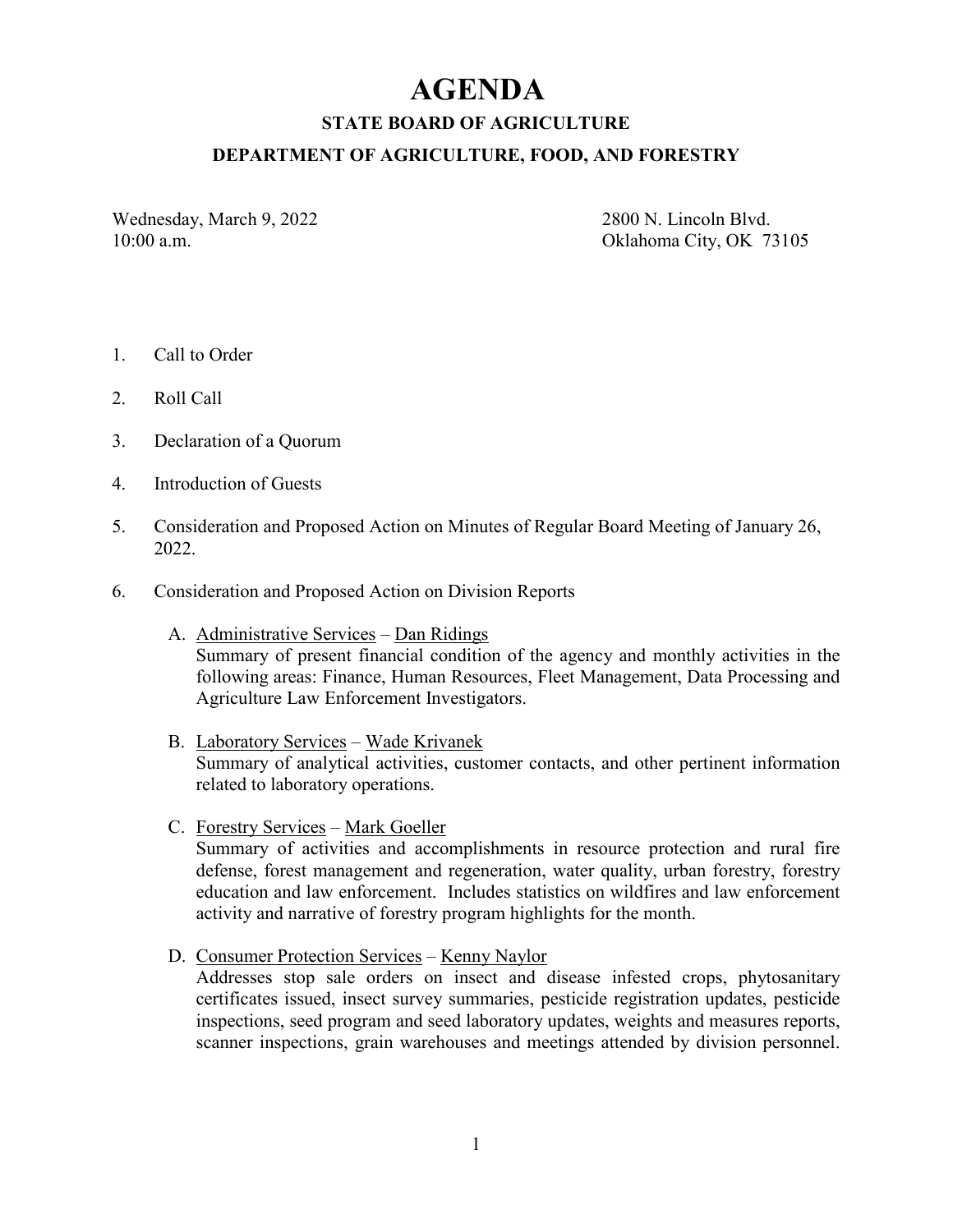## E. Animal Industry Services – Rod Hall, DVM

Addresses information and activities of staff related to control and eradication of animal diseases affecting livestock and livestock market audits. It also addresses emergency response preparation and education for response to any outbreak of foreign, emerging and/or eradicated disease.

## F. Wildlife Services – Scott Alls

Summary of activities and accomplishments in wildlife damage management to protect state resources such as agriculture, property, natural resources, and public health and safety from wildlife damage and wildlife threats.

## G. Agricultural Statistics – Troy Marshall

Addresses the current crop conditions and livestock inventory numbers. Also included is a report on the number of information requests received, reports released during the previous month, reports to be released during the current month, and the meetings attended by Division personnel during the previous month.

## H. Market Development Services – Meriruth Cohenour

Summary of the accomplishments, projects and events of Ag in the Classroom, Agritourism, Communications, Domestic Marketing (Made in Oklahoma, Made in Oklahoma Coalition), Diversified Marketing (Farmers Market, Specialty Crop Block Grants, Farm to School), International Marketing, Market News and Rural Economic Development.

## I. Agricultural Environmental Management Services – Teena Gunter

Executive summary that addresses Swine Feeding Operations, registered poultry feeding operations and poultry waste applicators, National Pollutant Discharge Elimination System (NPDES), plus agricultural composting facilities, and Commercial Pet Breeders and Shelters. Includes numbers and statistics on complaint investigations, technical assistance contacts, inspections, enforcement/compliance activities and seminars/meetings attended by Division personnel for the month.

## J. Office of General Counsel – Teena Gunter

Summarizes activities of the division, including rules, collections, legal research, meetings, support for programs, contracts, employment issues, open records requests, farming and ranching incorporations, and informal and formal enforcement actions before the Board, district court, and federal court.

## K. Food Safety Services – Scott Yates Addresses the inspection of meat, poultry, egg, and milk processing facilities to determine compliance with regulatory standards.

L. Ag Communications and Outreach Update – Morgan Vance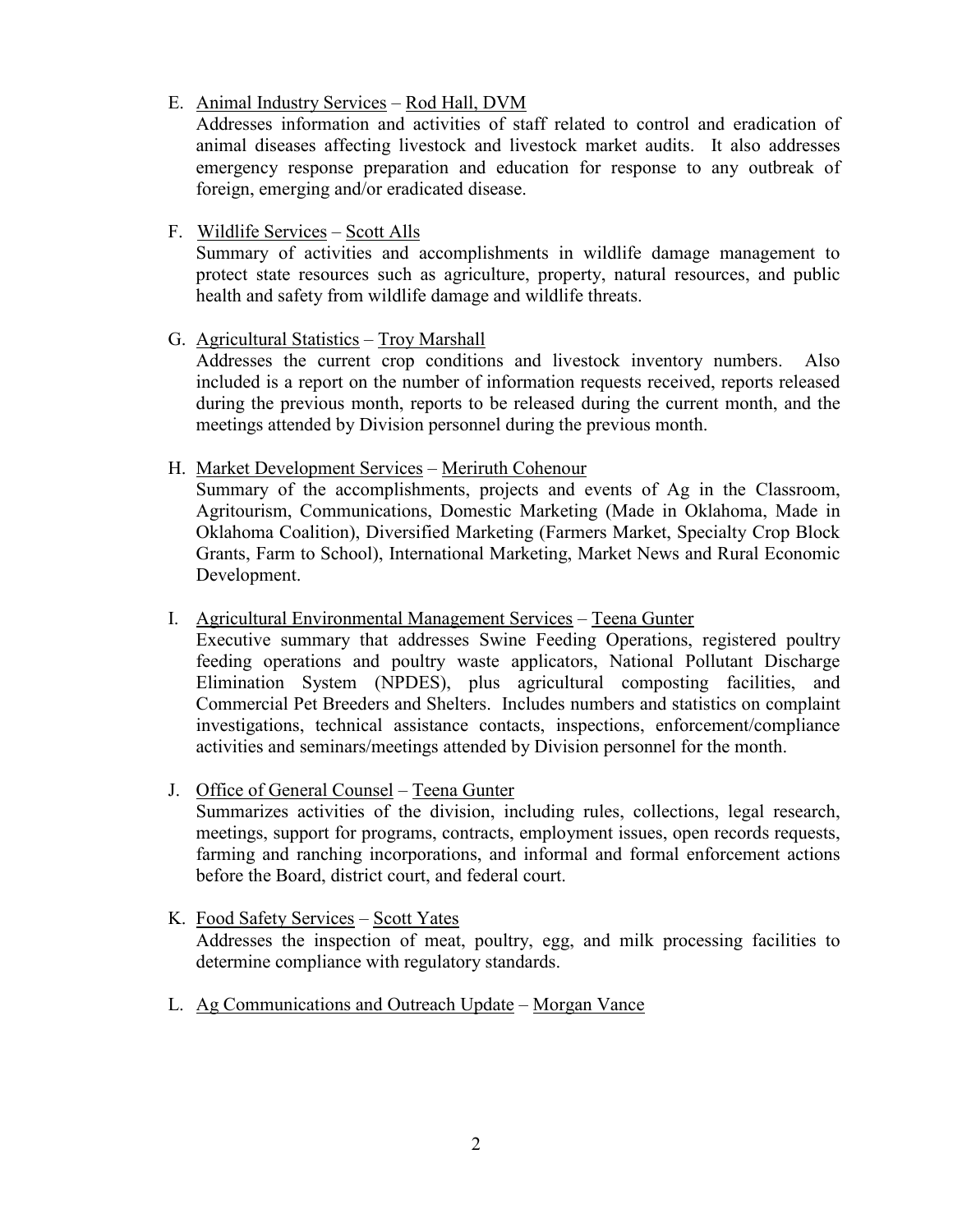7. Consideration and Proposed Action on Purchases/Contracts

\$422,000 – purchase of new agency vehicles

- \$6,000 Asset Panda purchase of an agency inventory software system
- $$21,683 Allflex$
- FY22 Transport trucks \$458,850
- FY22 Dovetail beds \$256,000
- FY22 Mobile radios and accessories \$17,000
- FY22 Laptop computers \$19,200
- $FY22 Pickup trucks, ½-ton, 4X4 $82,000$
- FY22 Pickups, ¾-ton, 4X4 \$149,250
- FY22 Gooseneck trailer \$20,000
- FY22 Wildland brush coats, Nomex \$30,000
- FY22 Fireline cooking systems \$8,700
- FY22 Road grader updates \$10,000
- FY 22 Truck accessories \$11,000
- FY22 Service truck updates \$6,000
- FY22 Aerial spray pesticide application to the seed production \$9,900
- FY23 Telephone and internet service for East Central Area offices \$7,700
- FY23 Utilities for East Central Area offices \$7,600
- FY23 Equipment repair and supplies for East Central Area offices \$14,000
- FY23 Land Lease, Commercial, SE Area Headquarters Office Complex \$9,300
- FY23 Land Lease, land only, SE Area Headquarters Complex \$1,950
- FY23 Electricity for the SE Area Headquarters complex \$12,000
- FY23 Telecommunications phone/internet for SE Area HQ, Antlers Complex \$12,500
- FY23 Utility services for SE Area HQ, Antlers Complex, Carter Tower Complex \$6,000
- FY23 Heavy equipment maintenance and repair for all SE area equipment/building \$22,275
- FY23 Electric, phone/internet, utilities for NE Area's Jay District Office \$19,000
- FY23 AT&T local & long distance telephone service for Forest Tree Improvement Ctr \$24,000
- FY23 Purchase of local phone service through existing provider \$5,200
- FY23 Electrical service for Community Fire, FRC and FTIC offices \$42,000
- FY23 Propane for FRC and Community Fire Headquarters \$12,000
- FY23 Oklahoma Tax Commission for Titles and Tire Fee \$10,000
- FY23 Purchase firefighting equipment and clothing for resale to Rural Fire Dept \$100,000
- FY23 Purchase firefighting personal protective equipment for OFS employees \$50,000
- FY23 Rural Fire 80/20 reimbursement pass-through grants \$200,000
- FY23 State Operational Assistance Grants \$3,870,000
- FY23 Community Wildfire Protection Plan \$50,000
- FY23 Purchase PPE Wildland Firefighter boots for OFS \$15,000
- FY23 Sub-awards will be given for the development of Community Wildfire Preparedness
- Plans \$25,000
- FY23 Rural fire 80/20 reimbursement pass-through grants \$325,000
- FY23 Purchase gear needed to support OFS employees on extended overnight travel \$8,000
- FY23 P-cards to repair firefighting equipment including but not limited to dozers, Bambi
- buckets, UTVs and slip-on firefighting units \$150,000
- FY23 Use of Comdata cards to repair firefighting equipment \$150,000
- FY22 30 hotel rooms x 2 days Ag in the Classroom Teacher Road Trip \$5,760
- FY22 Ag in the Classroom printing \$13,984.47
- FY22 Amy Reinke Ag Enhancement & Diversification Grant \$10,000
- FY22 Oklahoma Red Angus Association Ag Enhancement & Diversification Ag Event Grant \$7,500
- FY 23 State Fair of Oklahoma Made in Oklahoma Store flooring \$5,500
- FY 23 Tulsa County Public Facilities Authority 2022 Tulsa State Fair \$25,924
- FY23 AgHERculture Summit facility rental and food \$10,000